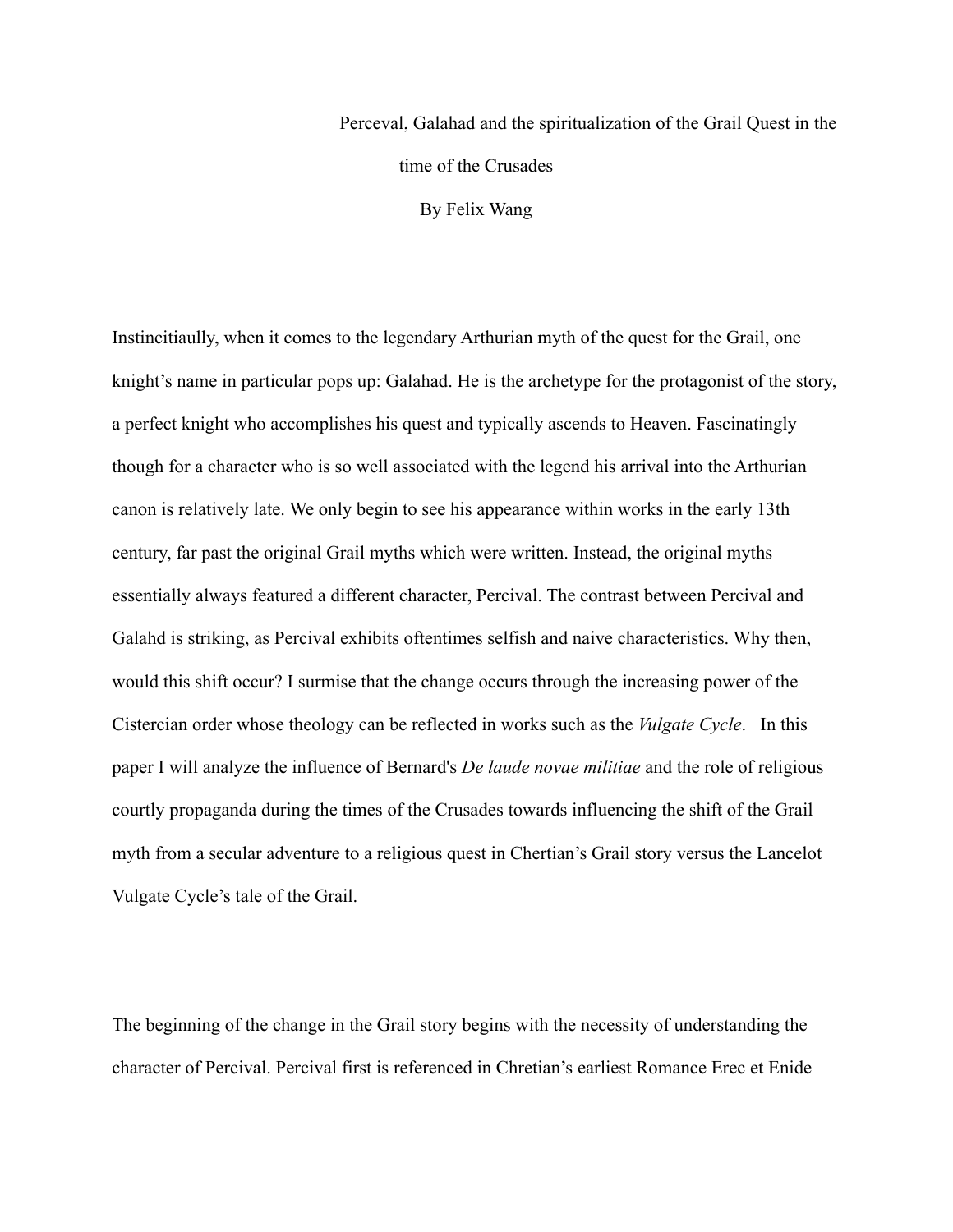but the more important work is *The Story of the Grail.* This work also serves as our first look into the original grail myth and thus it gives us a lens which allows us to view the evolution of the myth over time. Our first look at the original Grail Knight of Percival is him as a small boy observing a nearby knight. He comments on the large sword, the powerful shield and the gleaming armor which they wield and expresses material admiration for it. From this we can already tell that Percival is certainly not spiritually minded as a young individual, as he is inherently focused on the secular glory which knighthood brings. In a sense the work acts as a bildungsroman of sorts. A particular moment which exemplifies this is Perceival refusing to wait to be knighted, and proceeding to kill a knight whose armor he could not receive via threats(Troyes,116). The plot of the work in general focuses upon the development of Percival as a knight, rather than a spiritual quest as later seen. The whole ceremony thing because it's not just about the thing about being holy it's more about him as a knight not exploring the adventure. He doesn't know how to behave in a secular courtly setting, and deal with others, but none of that has anything to do with the Grail as a holy item.

## Call to action.

It is also important to analyze works beyond this to see how Percival's character did not or did evolve. In certain works we see the evolution of Percival grounded within the baseline Chretian. These works serve as a bridge between the secular nature of Chretian's grail story versus the much more spiritual version which we see today. The work which I examine is the High Book of The Grail by an unknown French author. It begins by acknowledging the ties to Chretian, as a hermit remarks upon the failure of Perceval to ask about the Grail in the ceremony. In this we see the inherent links which works belonging to this era have, the necessity to make Perceval drawn to the Chretian story already established. However we then see an attempt by the author to break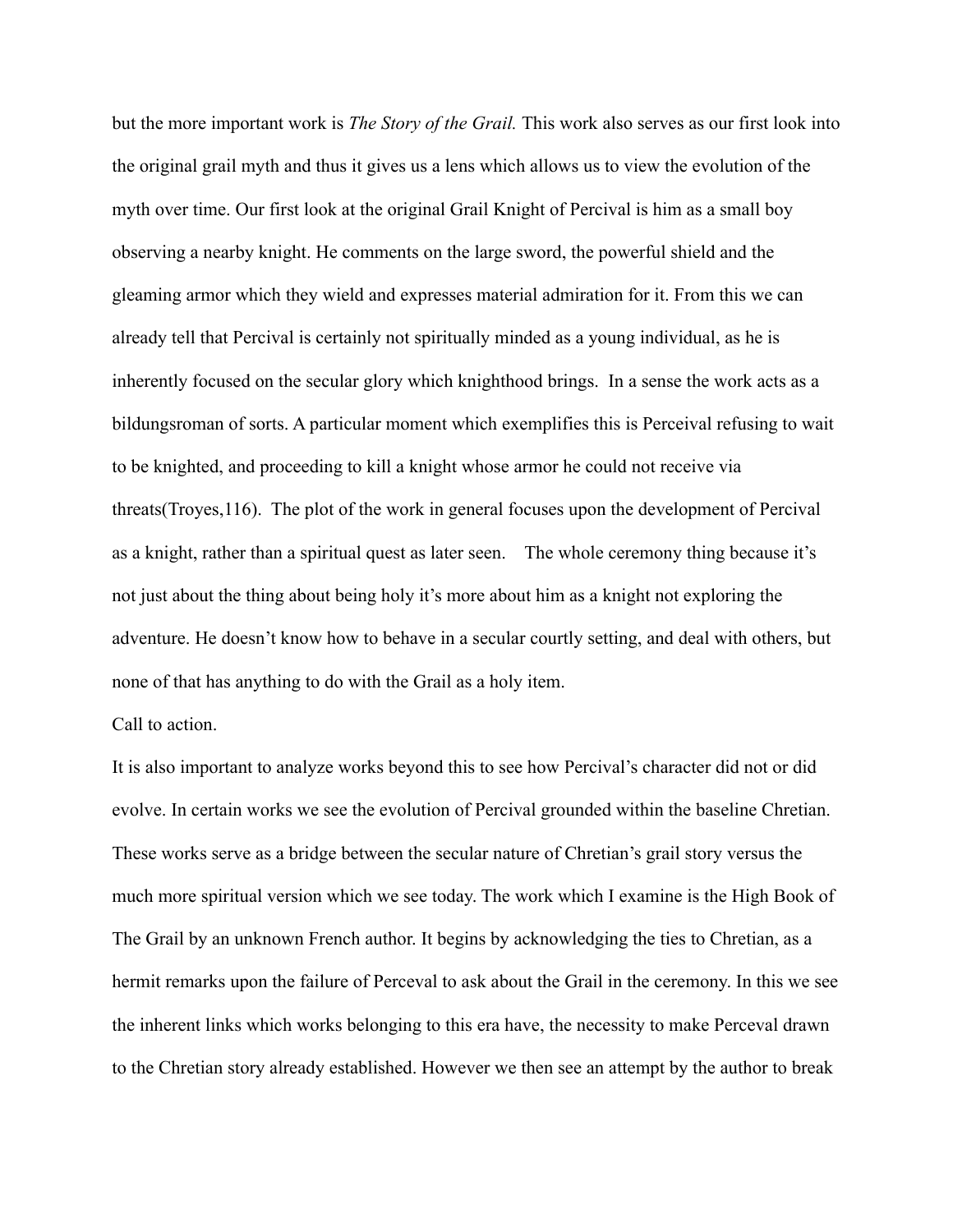from that tradition as much as possible, with a character calling Perceval "Now as at this time is it said that he is the comeliest knight on live and the most hardy and the cleanest of all wickedness." We already now see the attempts to make Perceval into a more spiritual figure, with him being referred to as the Good Knight throughout the text (Barber). This coincides with the spiritualization of the Grail as previously mentioned. The Black Hermit character who is said to literally be Lucifer is defeated by Perceval, indicating his spiritual holiness and righteousness. Yet still the tale is bound down by the obligation to pay tribute to Chretian, through mentions of Perceval's mother and so on. It certainly is a start but not the dramatic transformation which we will soon see.

In order to understand the shift in the story, it is important to also see how the view of the traditional knight changed as well. Chief among proprietors of this change was St Bernard of Clairvaux, an important theologian of the time. Bernard was a heavy supporter of the Knights Templar, whose symbols and ideas we will see reflected throughout the Galahad stories. In particular, his treatise "Liber ad milites templi de laude novae militiae'' exemplified many of the ideas which are expressed in those stories. For one, Bernard notes that the knights of Christ may safely kill and smite the enemy, as it is a gain not only for Christ but for themselves spiritually (Allen, 199). This is an idea which is obviously reflected in the stories which I will be examining. Additionally it is fascinating to see how Bernard decries secular knights, claiming that Templars clad themselves with faith not steel, no glory but formidability. This decrement of the standard model of knighthood can be seen in the rejection of traditional knights suich as Gawain when it comes to the grail quest. You cannot succeed if you're a secular knight.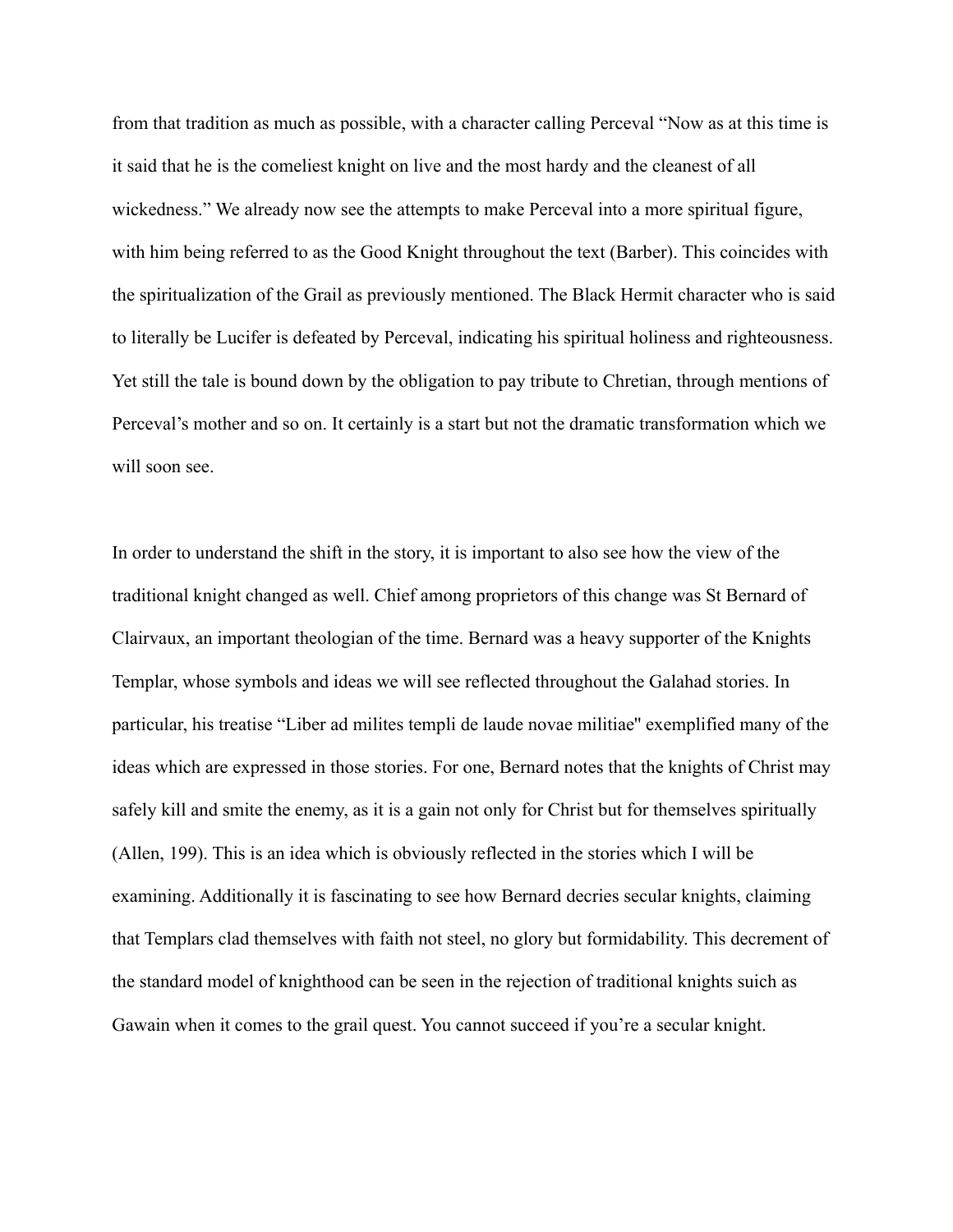We can see the influence of this ideology evident from other literature of the time. This certainly shows how the Galahad was not a unique product but rather a branch of an already existing genre. For instance, one only needs to look at the Hierarchical Statues of the Knights Templar composed in 1165 for examples of this ideology taking place. We can see the mixture of monastic theology and war mixed throughout. For instance, there is the discussion of how a marshal is supposed to take up the banner to charge. It specifically notes that the banner should be taken on God's behalf, and refers to the knights as the Christians implying the "Christainity vs everything else" theme common in Bernard (Allen, 202). We can also see the strict ideas of being a godly knight as it discusses how knights were not allowed to leave without permission until commanded to. This is highly contradictory to earlier chivalric romances of course where we saw a variety of knights doing essentially whatever they wanted. There is more of a sense of brotherhood evident in the Hierarchal Statues, which is additionally reflected by the fiction produced as well. We also have to look at the rise of the Crusade Romance, which is defined as being a romance whose primary purpose is discussing the clash between Christainity and the Middle East from the 11th to 13th centuries (Rouse, 217). In particular, I wanted to look at L'histoire de Gille de Chyn which was written in about 1230-1240. This work focuses on a knight who achieves fame and glory as a tournament champion and courtly lover. The knight then takes up the cross, goes on a Crusade, is killed and buried in an Abbey (Fordham). Not only that, but there is an episode directly alluding to Chretian's Yvain as the knight saves and promptly befriends a lion. As seen by this, the ideology of the New Knight applying to Arthurian style romances is certainly not an outlier. The work begins like a traditional romance but quickly becomes increasingly spiritual and religious, reflecting the attitude at the time. So as we examine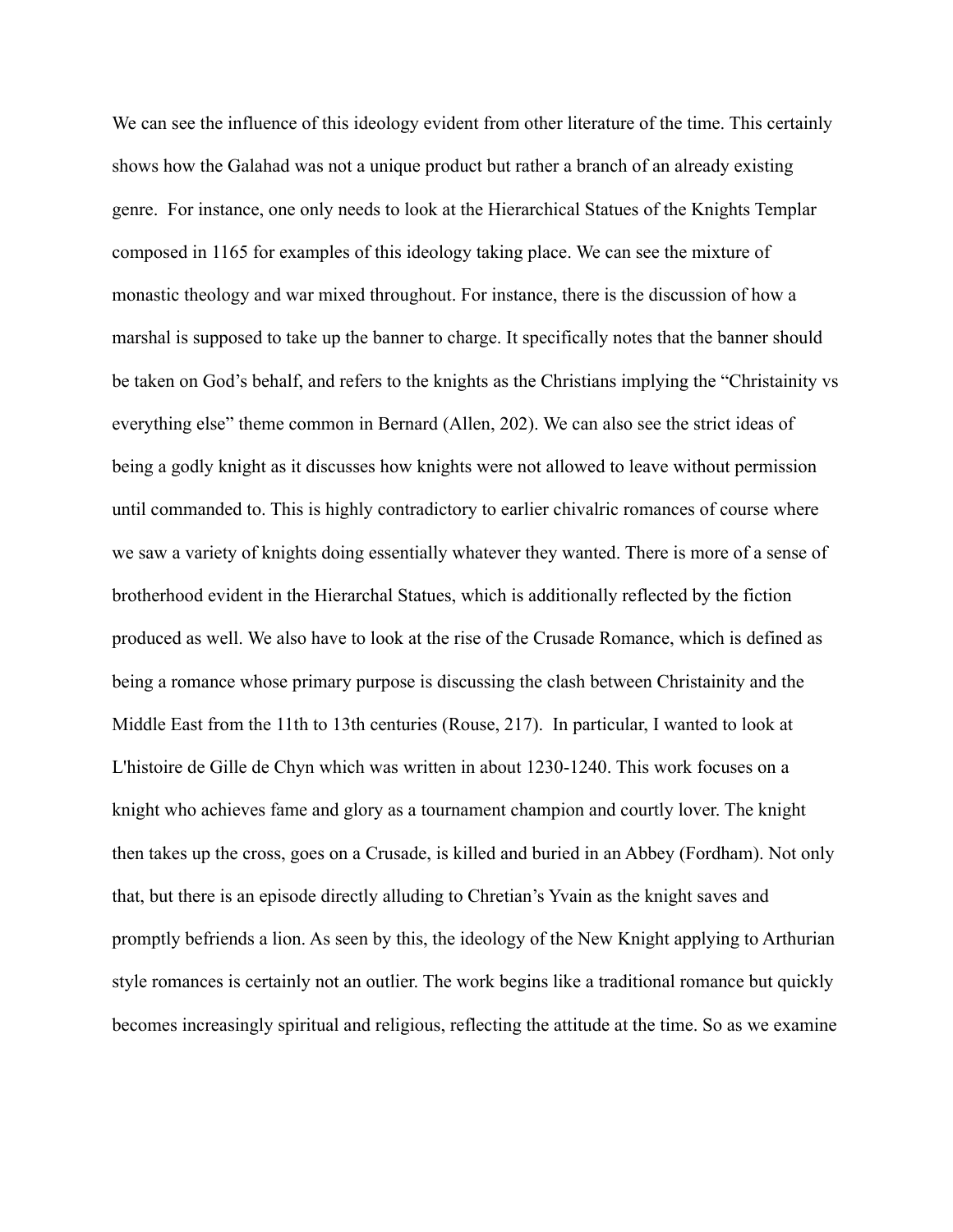Vulgate Cycle, we can now place it in the context of a body of other works showing an evolved knighthood.

Now we move on to directly analyzing the elements of the Vulgate Cycle which make it distinct from the narratives of Perceval which we discussed previously. The central theme in the Vulgate Cycle is that worldly values are not enough to accomplish God's will. Gawain who previously was considered to be Arthur's greatest knight is chastised by a monk who notes "For when you were admitted into the order of chivalry you were not admitted in order that you should become a servant of the devil, but that you might serve our Creator." (Comfort, 53) This can be instantly compared to Chretian's Perceval where Gawain is in fact a role model for Perceval. In that story Gawain can be seen as a courtly and confident knight who liberates the people of a castle. The Vulgate Cycle turns this directly on its head by emphasizing that Gawain's chivalry means nothing if he does not also have exemplary religiosity. Galahad meanwhile accomplishes his tasks by embracing spirituality. Galahad within the context of the story is essentially a Christ like figure accomplishing astonishing miracles through the power of his faith. For example, near the end of the work he utilizes the power of the Holy Lance to heal the Fisher King. It is through the life of Galahad that knighthood is given true power beyond world matters. The entrance of Galahad as well is emblematic of his status as an ideal knight. He arrives at Camelot with a monk-like figure announcing his ancestry as tying back to Biblical figures such as King David. Henceforth after he sits in a seat reserved for only the best knight and pulls a sword out of a stone. These two tasks which were unable to be accomplished by any other character cement him as being the best knight because of his spirituality and connection to God. He has no weakness,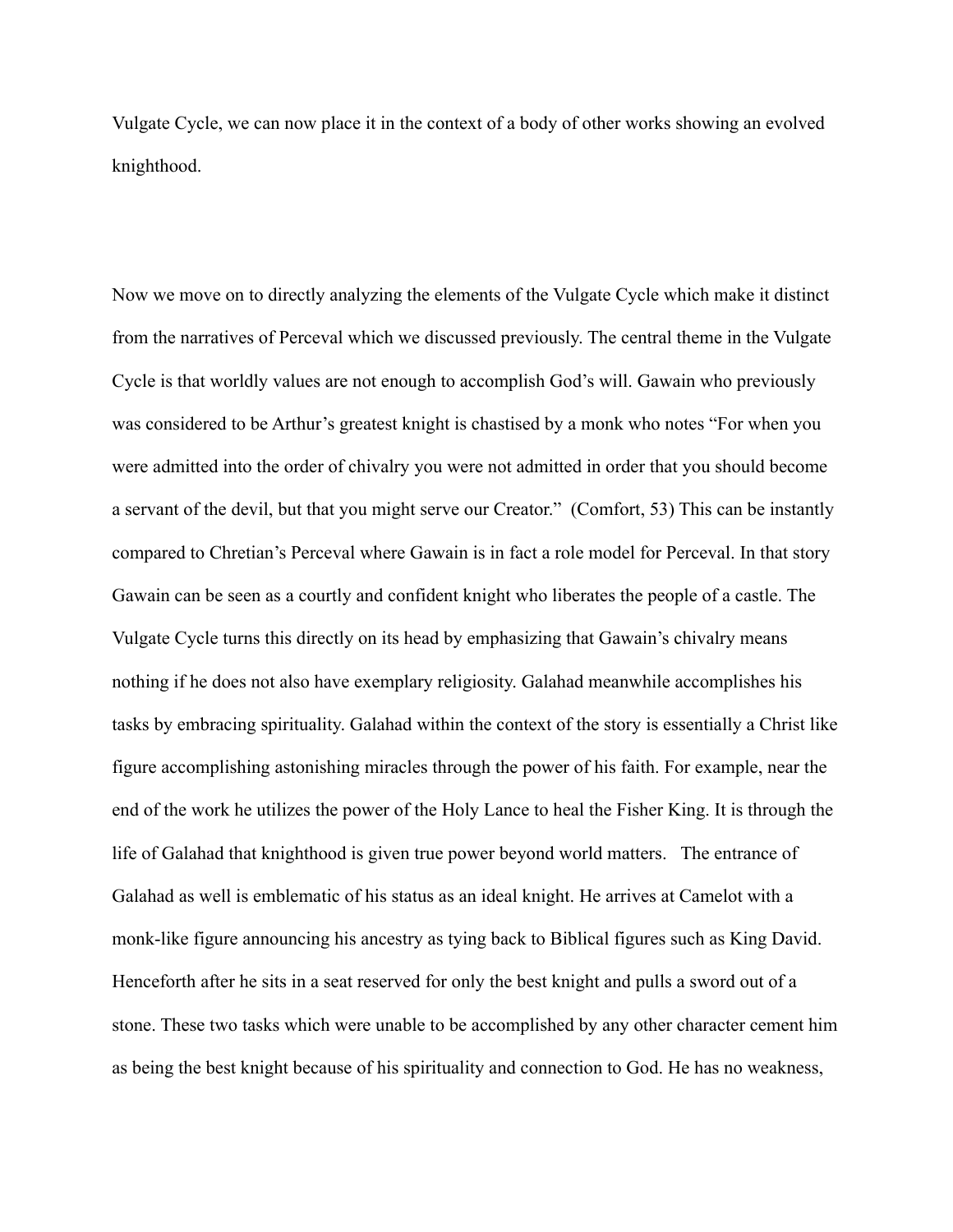no troubles because of his faith. In essence this work is similar to Bernard's doctrine because it shows how fruitless the secular knights are. Just as Bernard scorns the wastefulness of secular knights, the secular knights in this tale fail again and again. Meanwhile the "new knight" represented by Galahad succeeded in his mission which further proves Bernard's point about knights being able to accomplish all things through God.

The religious elements of the Cistercians in particular cannot be downplayed when it comes to discussing the Vulgate Cycle. We can see the direct allusions to their order and thus Bernard within many of the symbols shown throughout the work. For instance, the shield which Galahad wields is described as being white with a red cross in the center (Comfort, 51). This is exactly the same as the Knights Templar. Not only did Bernard of the Cistercians exalt the Templars as being a kind of new knighthood, he also had a direct hand in helping to create them. In fact whenever a Templar was cast out of the order they would take shelter at a Cistercian monastery in hopes of being rehabilitated. In turn we also see direct allusions to the monks themselves in the work. Additionally, we see friars noted as wearing white clothes mentioned which can be seen as an allusion to the Cistercians themselves (Comfort, 165). Beyond simply resemblances to clothing, there exists specific allusions to elements of Cistercian theology as well. For instance when Lancelot is unable to enter a chapel he instead lies on his shield while the rest of the Grail procession passes him by. Then, his armor and horse are given to a nearby knight while he is helpless to do anything (Comfort, 229). This is highly similar to a ritual done within the Cistercian order where as a punishment, monks would lie as their brothers walked past them and then their possessions would be redistributed. Cistercian concepts of humility are evident as well when Lancelot confesses his sins. Those concepts are outlined in a variety of Ciscstercian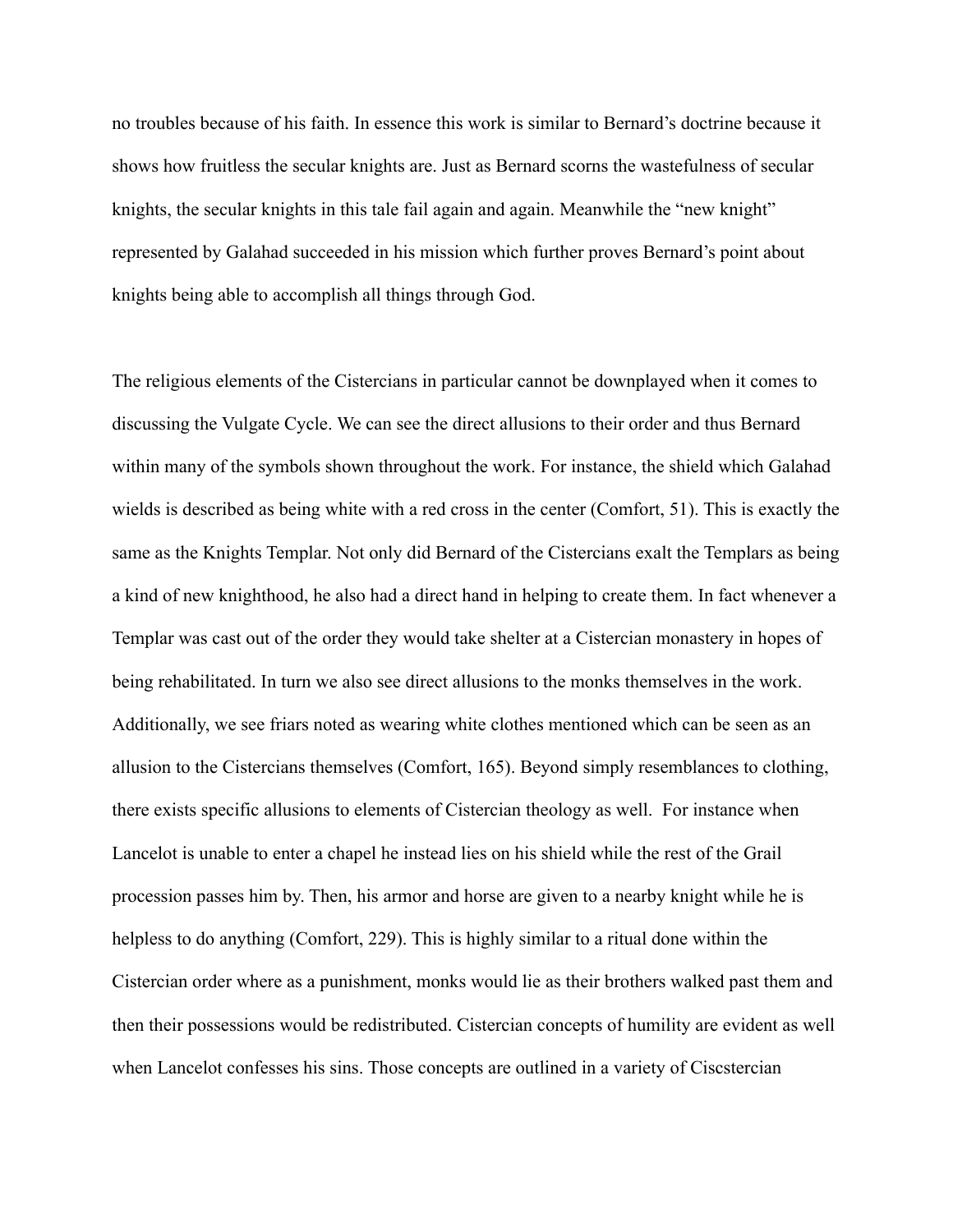sources and Lancelot's confession follows the steps of fasting, vigils, et cetera which we see in those sources. All in all this work is clearly and obviously written by either a heavy Cistercian sympathizer or by a member of the order itself by how overt the references are.

The question is, why would the Cistercians who I have alleged to have created the Vulgate Cycle choose to have made something like this? We obviously have to look into the historical context in which the Vulgate cycle existed. At the time of the publication of the Vulgate Cycle, the Ciscterian order was quickly rising. Numbers estimate that they had approximately 500 monasteries at that time as there were even accounts of monasteries being overflowed with brothers. However the most important context necessary is the understanding of the advocacy for Crusades. The previously mentioned St. Bernard was a great advocate for Crusades preaching, crying out to "clothe not yourselves in sackcloth, but cover yourselves with your impenetrable bucklers" (Bryan). Given this and what we have seen from *In Praise of the New Knighthood*, it is safe to deduce that Bernard thought violence against pagans was ultimately superior to possible damage to the church. As noted by a previous scholar as well, the amount which Bernard advocates for violence increases heavily after *In Praise of the New Knighthood* in works such as his Sermons. Bernard deliberately notes in Sermon 66 that it is better for heretics to be killed than lead others into possibly heresy. (Martin, 49). The Vulgate Cycle was created during a time of a multitude of Crusades, ranging from the Albigensian Crusade to the beginning of the Fifth Crusade. It was necessary to create works which would appeal to audiences that would then become the loyal soldiers of the church. Examining the mid 13th century crusading song *Chevalier, Mult Es Guariz* we witness the idea that being a soldier for good is noble. The song begins by assuring the knights that their salvation is secure and calling on images of Moses to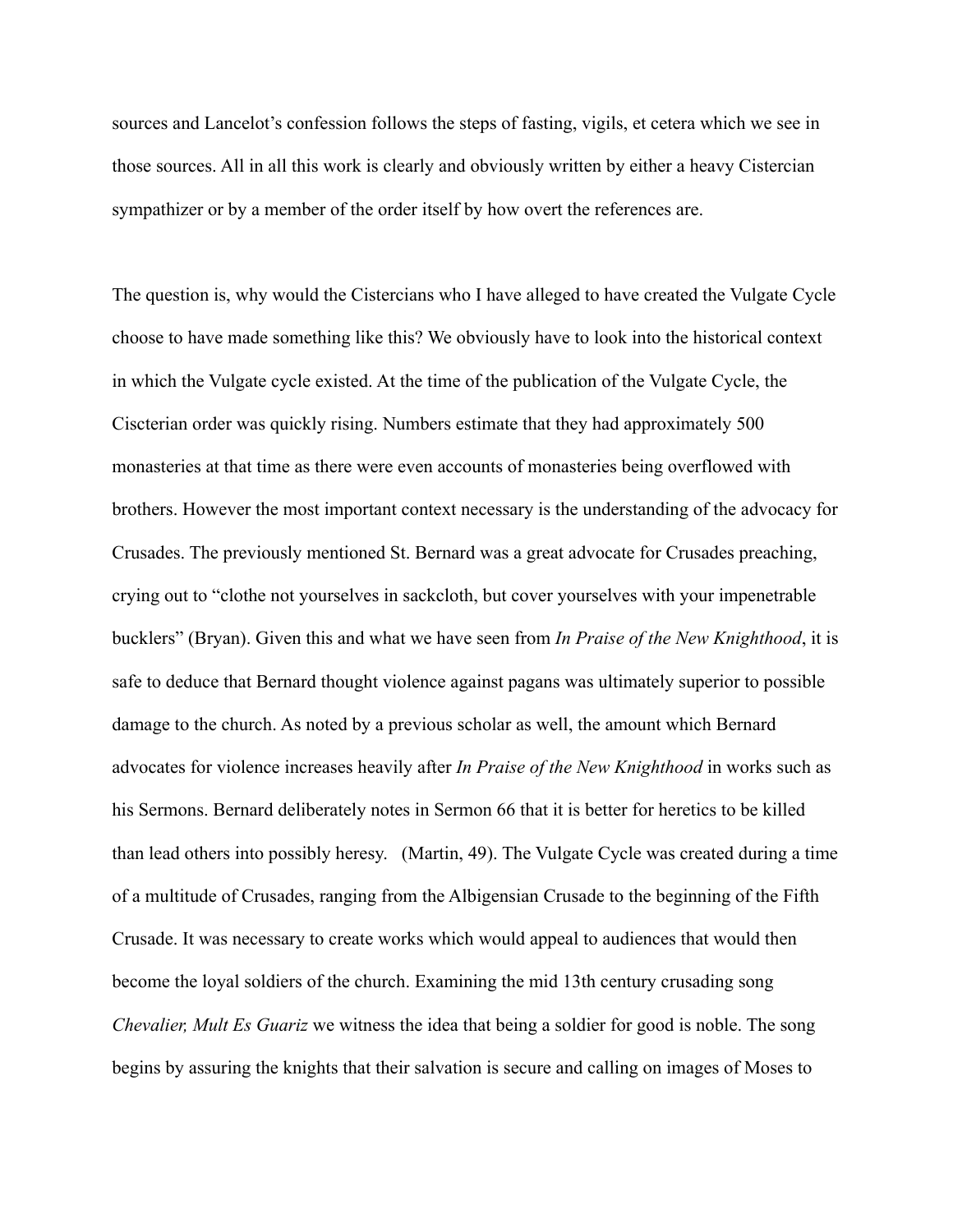inspire the troops (Allen, 214). Sermons as well promoted the idea of fighting in the Crusades, as discussed by the prolific writer Gerald of Wales. Gerald discusses how nearly three thousand men joined the army during his time working as a preacher including "many of the most notorious murders, thieves and robbers" (Allen, 182). In another example there are recorded accounts of the author Bohemond handing out copies of a propaganda work entitled the *Gesta Francorum* (Paul, 542). So essentially religious propaganda was nothing new for this time period as it was an element of life necessary to support these crusades.

So then the question arises as to why then would they choose to use a romance? The obvious idea is that they were made to appeal to a different audience than the typical sermons or speeches. A non Arthurian example of this is The Siege of Milan which overlays crusading imagery on events long before them. It is fascinating as well that the Vulgate Cycle begins with secular, fairly well trodden Arthurian stories and ends with well trodden Arthurian stories. The Grail quest is essentially the only bit which is extremely spiritual, almost as if it is snuck in there. Given the expensive nature of books at the time, romances such as the Vulgate Cycle would have been kept for a long time most likely read over and over again. It would have been read to a multitude of people as well within the court which leads me to believe they served a specific purpose. If sermons or songs are supposed to inspire the people directly, a romance is intended to create a legacy. We already know that the Cistercians understood the power of appealing to noble people. One of the most prominent Cistercians was Henry of Clairvaux who was the brother of Louis VII. Bernard not only consulted with the Pope but also had one of his own monks become Pope Eugene III. Finally we saw a wide range of noble leaders establish monastic orders such as Alfonso I of Portugal. Knowing this and the Cistercian power at the time it would only make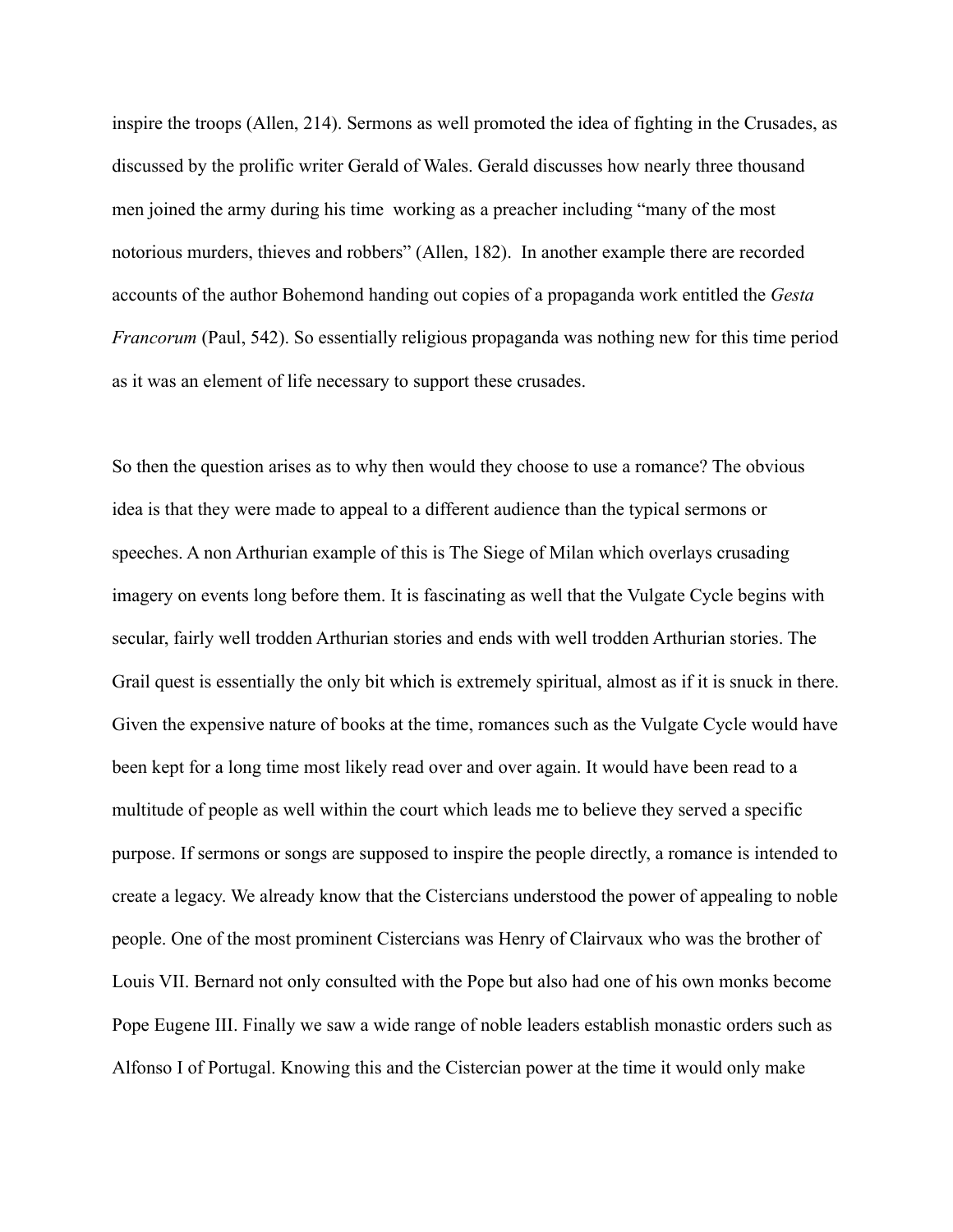sense for the orders to try and maintain their hold over authority. The best way to do that is with familiar stories. Arthurian romances had already been well established at this point, as can be seen with authors like Chretian. Thus by using familiar characters with a different message there is more of an appeal and enjoyment of the work rather than an outright call to action. If you want romance to do something, have a material effect you can do that by promoting a specific theological doctrine by hoping they absorb. Then these kings and queens and nobles see this and therefore fight to try and realize what they see as the ideals in these stories which they read. The Queste Du Saint Graal doesn't call you bad for not joining the Crusades as sermons or songs might. It instead gently shows you an image of what an ideal knight may be like. In order to further add on to this point, it is also worth noting that the Vulgate Cycle was attributed under Walter Map. Walter Map was a well known prolific writer whose only surviving work was the anecdote-filled *De nugis curialium*. It is clearly not Map who wrote the Vulgate Cycle though as Map's patron the king of England would have most likely demanded a tale of an English knight like Gawain. Additionally, Map was not known for romances but rather amusing satires of church and society at the time. It is far more likely that his name was placed on the Vulgate Cycle due to the principle of the Cistericans order to attempt modesty as well as the already known name which he had. Finally, in terms of how this relates back to Galahad and Perceval the parallel is obvious. Perceval is everything the Cistercian order does not want, his history is that of a flawed knight who messes up and grows better secularily. No matter how much you attempt to change his character he will always be known as somebody who fails and is not good enough in the end. Meanwhile, Galahad is the second coming of Christ, a perfect being who represents absolutely everything the Order wants. He serves as a model to the court instead of the Perceval who would have driven them to more secular goals. Essentially Perceval is thrown out of the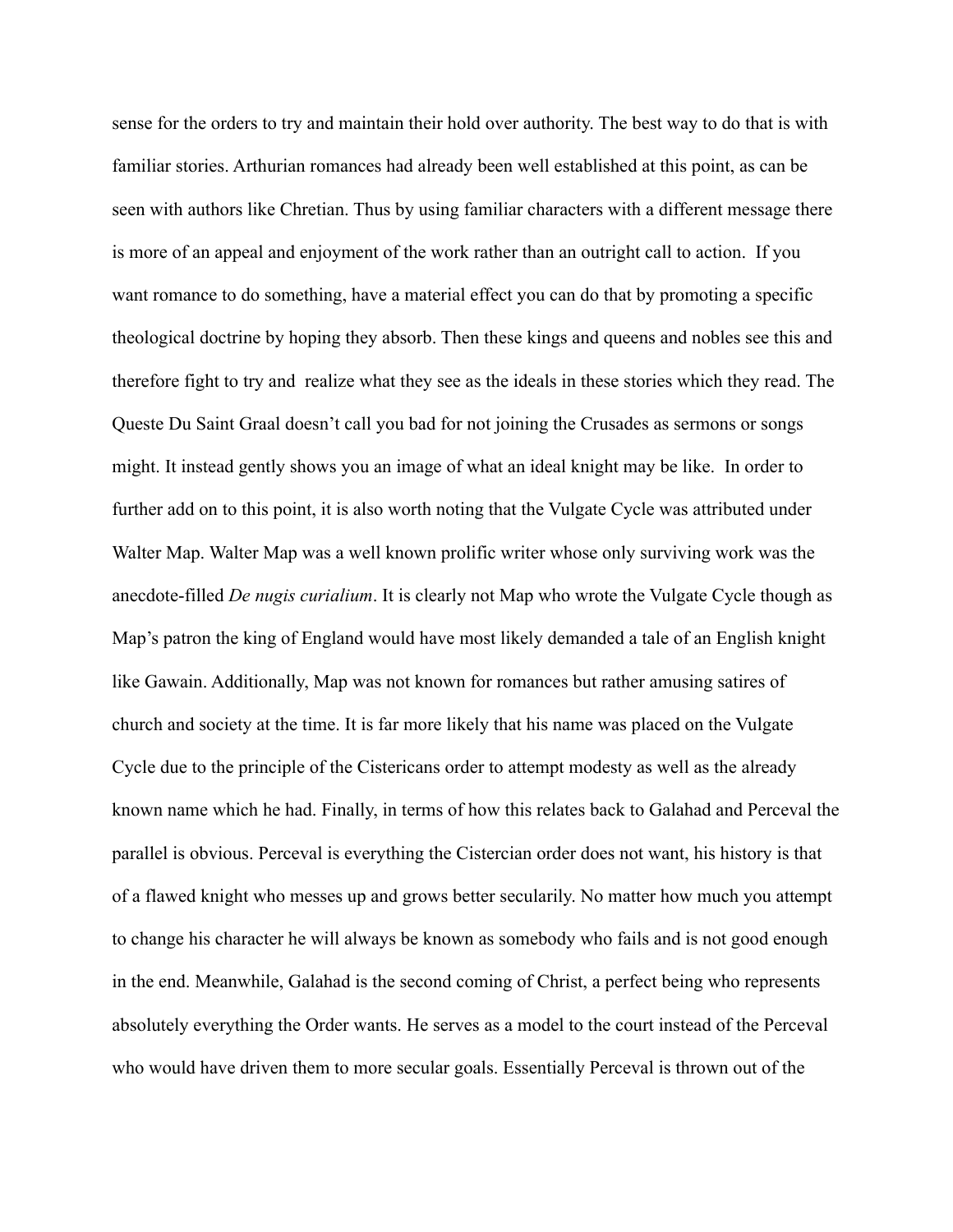legend in order to create a character designed specifically to serve as a spearhead of religious propaganda.

The effectiveness of what the monks chose to do is on full display in Malory's use of it for his collection Le Morte D'Arthur. Le Morte DÁrthur was described as being drawn from a variety of books. This is clear from Malory's pulling from works such as Yvain, Erec and Enide and so on. However when it comes to describing the Quest of the Grail, Malory essentially only uses the Vulgate Cycle (Dutton, 377). We see all the details down to a T, from Galahad sitting on the Siege Perilous and pulling out the sword to Lancelot's failure and punishment (Malory). This is particularly interesting given the wide range of material that he clearly had access to. Additionally, the Vulgate Cycle Grail story is a curious work to pull from as it does not shed the most perfect light upon Lancelot. Malory of course is well known for his love of Lancelot, such as allegedly "forgetting" the incident about Lancelot and the cart from the story. The obvious theory is that the Vulgate Cycle was something which was so pushed by the Ciscetercians that perhaps Malory simply thought it was the original edition. You would also not expect such a religious story from somebody who was in prison for thievery and violent robberies. Regardless of his intention, the use of the Vulgate Cycle displays just how well disseminated the Galahad version of the Grail story is.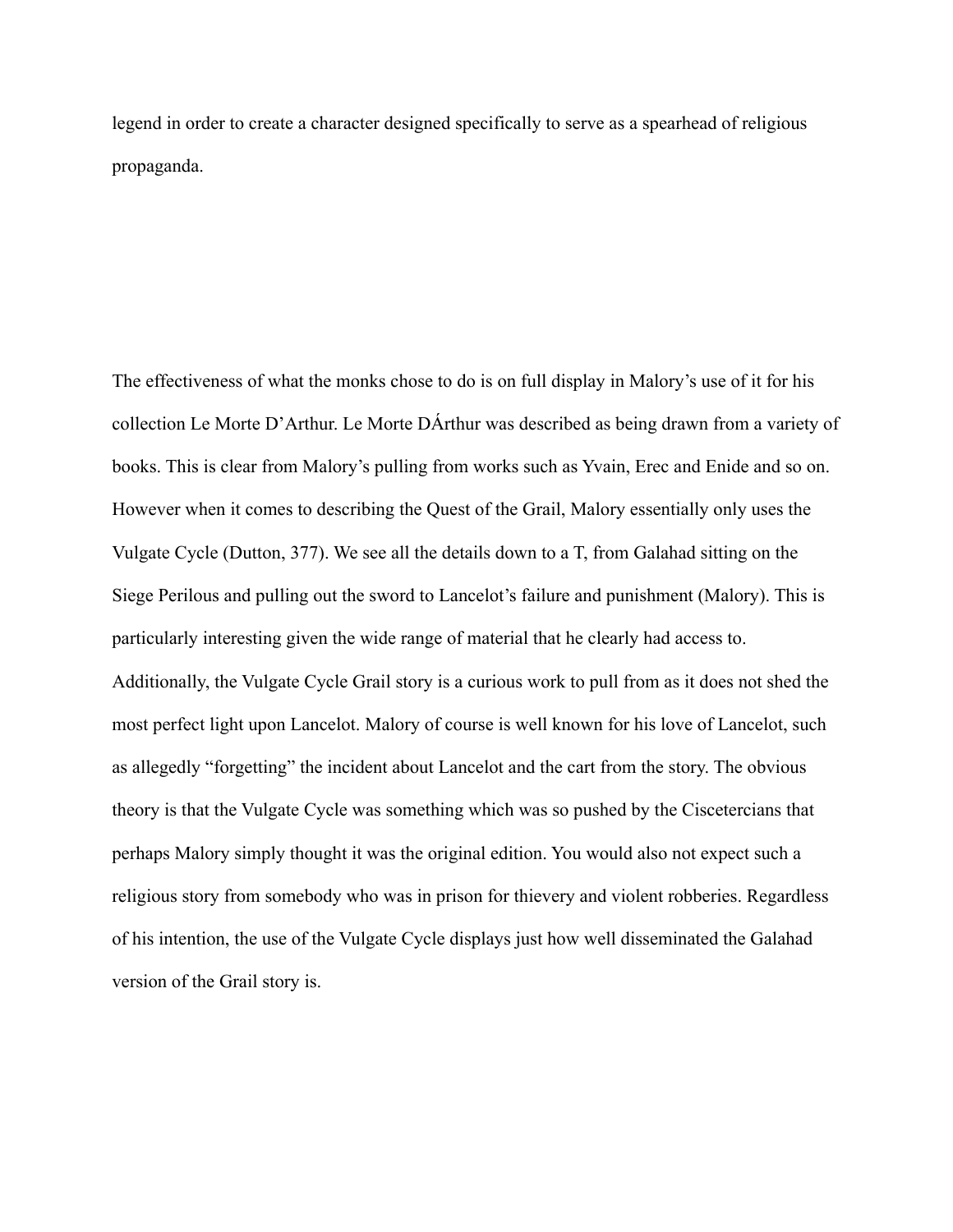In conclusion, the Vulgate Cycle shows exactly how you can hijack a tradition from the depths of history. The Cistercian Order, influenced by Bernard's ideas of knighthood and political power, did exactly that. In order to fuel interest in the Crusades and continue to implant seeds of their technology within noble courts they used the power of a simple romance to do so. It's quite genius really because what lasts longer in somebody's brain than the great literature that they have read? Ultimately though it is a matter of personal interpretation of whether you see the co opting as fascinating or as a threat. If such a legendary tale can be so easily changed, then who's to know how other stories might be changed by the wills of a person or group. It is thus always important to remember the history behind every tale because as if we have seen the characters and themes within them can move with the winds of time.

## Works Cited

Praat, Karen. "The Cistercians and the Queste Del Saint Graal ." RMS, 1995.

Comfort, William Wistar. *The Quest of the Holy Grail*. 1969.

Wood, Juliette. "The Holy Grail: From Romance Motif to Modern Genre." *Folklore*, vol. 111, no. 2, [Folklore Enterprises, Ltd., Taylor & Francis, Ltd.], 2000, pp. 169–90,

[http://www.jstor.org/stable/1260602.](http://www.jstor.org/stable/1260602)

Bryan, William Jennings, and Francis W. Halsey. The World's Famous Orations. Funk and Wagnalls Company, 1906.

Martin, Daniel "The Chimerae of their Age:Twelfth CenturyCistercian Engagement beyond Monastic Walls" Pomona Student Scholarship Pomona College 2014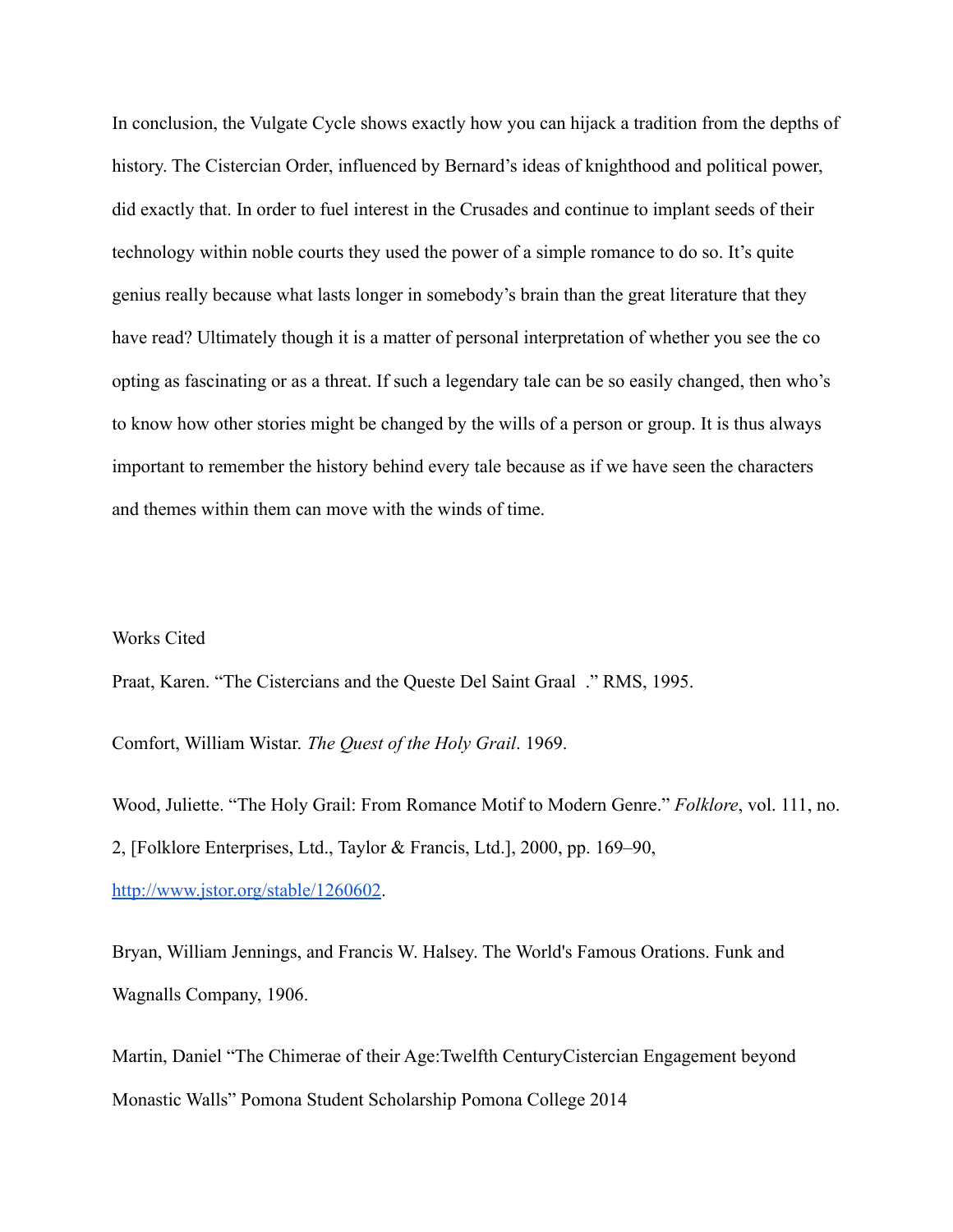Paul, Nicholas L. "A Warlord's Wisdom: Literacy and Propaganda at the Time of the First Crusade." *Speculum*, vol. 85, no. 3, [Medieval Academy of America, Cambridge University Press, University of Chicago Press], 2010, pp. 534–66, http://www.jstor.org/stable/27866935.

Chrétien , and William W. Kibler. *Arthurian Romances: Erec and Enide ; Cliges ; Lancelot ; Yvain ; Perceval*. Penguin, 2005.

"L'Histoire De Gilles De Chin." *The French of Outremer*, The French of Outremer, [https://frenchofoutremer.ace.fordham.edu/index-of-sources/alphabetical-listing/lhistoire-de](https://frenchofoutremer.ace.fordham.edu/index-of-sources/alphabetical-listing/lhistoire-de-gilles-de-chin/) [-gilles-de-chin/](https://frenchofoutremer.ace.fordham.edu/index-of-sources/alphabetical-listing/lhistoire-de-gilles-de-chin/).

Malory, Thomas, and Helen Cooper. *Le Morte Darthur: The Winchester Manuscript*. 1998.

"Our Life." *Our Lady of Dallas*, <https://abbey.cistercian.org/our-life/cistercian-sources/>.

Barber, Richard W. *The Holy Grail: Imagination and Belief*. Penguin, 2005.

Bale, Anthony. *The Cambridge Companion to the Literature of the Crusades*. Cambridge University Press, 2019.

Scudder, Vida Dutton. *Le Morte Darthur of Sir Thomas Malory & Its Sources*. Haskell House, 1965.